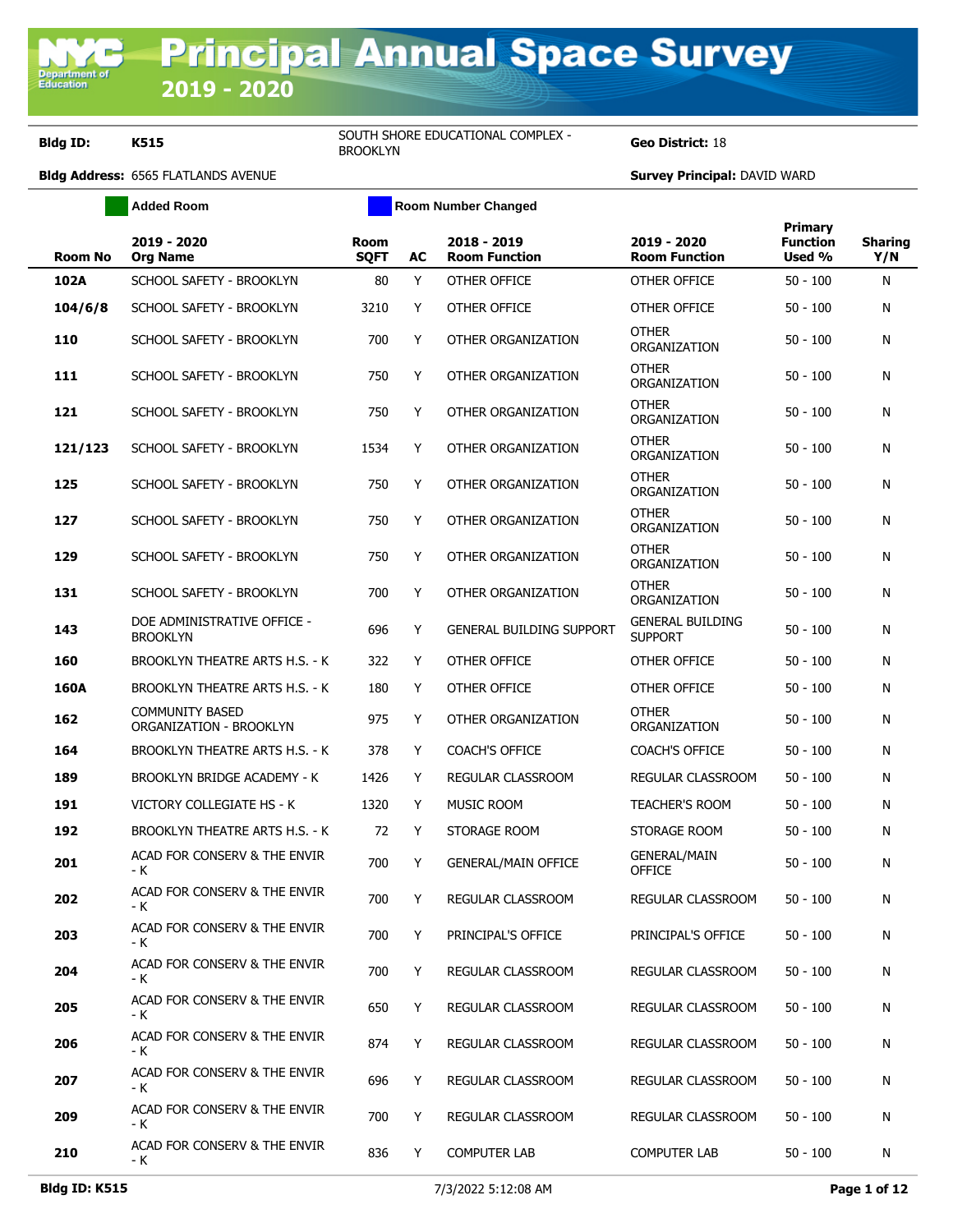**Added Room Room Room Number Changed** 

**Bldg ID: K515** SOUTH SHORE EDUCATIONAL COMPLEX -

**Geo District: 18** 

| Room No | 2019 - 2020<br><b>Org Name</b>                 | Room<br><b>SQFT</b> | AC | 2018 - 2019<br><b>Room Function</b> | 2019 - 2020<br><b>Room Function</b> | <b>Primary</b><br><b>Function</b><br>Used % | <b>Sharing</b><br>Y/N |
|---------|------------------------------------------------|---------------------|----|-------------------------------------|-------------------------------------|---------------------------------------------|-----------------------|
| 211     | ACAD FOR CONSERV & THE ENVIR<br>- K            | 1250                | Y  | REGULAR CLASSROOM                   | REGULAR CLASSROOM                   | $50 - 100$                                  | N                     |
| 212     | ACAD FOR CONSERV & THE ENVIR<br>- K            | 506                 | Y  | OTHER OFFICE                        | OTHER OFFICE                        | $50 - 100$                                  | N                     |
| 216     | DOE ADMINISTRATIVE OFFICE -<br><b>BROOKLYN</b> | 625                 | Y  | STORAGE ROOM                        | STORAGE ROOM                        | $50 - 100$                                  | N                     |
| 221     | ACAD FOR CONSERV & THE ENVIR<br>- K            | 989                 | Y  | REGULAR CLASSROOM                   | <b>REGULAR CLASSROOM</b>            | $50 - 100$                                  | N                     |
| 222     | ACAD FOR CONSERV & THE ENVIR<br>- K            | 504                 | Y  | AP'S OFFICE                         | AP'S OFFICE                         | $50 - 100$                                  | N                     |
| 224     | ACAD FOR CONSERV & THE ENVIR<br>- K            | 1075                | Y  | REGULAR CLASSROOM                   | REGULAR CLASSROOM                   | $50 - 100$                                  | N                     |
| 225     | ACAD FOR CONSERV & THE ENVIR<br>- K            | 1012                | Υ  | REGULAR CLASSROOM                   | REGULAR CLASSROOM                   | $50 - 100$                                  | N                     |
| 227     | ACAD FOR CONSERV & THE ENVIR<br>- K            | 792                 | Y  | REGULAR CLASSROOM                   | REGULAR CLASSROOM                   | $50 - 100$                                  | N                     |
| 228     | ACAD FOR CONSERV & THE ENVIR<br>- K            | 1075                | Υ  | REGULAR CLASSROOM                   | REGULAR CLASSROOM                   | $50 - 100$                                  | N                     |
| 229     | BROOKLYN THEATRE ARTS H.S. - K                 | 1050                | Y  | REGULAR CLASSROOM                   | REGULAR CLASSROOM                   | $50 - 100$                                  | N                     |
| 230     | BROOKLYN THEATRE ARTS H.S. - K                 | 700                 | Y  | REGULAR CLASSROOM                   | <b>REGULAR CLASSROOM</b>            | $50 - 100$                                  | N                     |
| 232     | <b>BROOKLYN THEATRE ARTS H.S. - K</b>          | 638                 | Y  | OTHER OFFICE                        | OTHER OFFICE                        | $50 - 100$                                  | N                     |
| 233     | BROOKLYN THEATRE ARTS H.S. - K                 | 750                 | Y  | REGULAR CLASSROOM                   | REGULAR CLASSROOM                   | $50 - 100$                                  | N                     |
| 234     | BROOKLYN THEATRE ARTS H.S. - K                 | 625                 | Y  | STORAGE ROOM                        | STORAGE ROOM                        | $50 - 100$                                  | N                     |
| 235     | BROOKLYN THEATRE ARTS H.S. - K                 | 290                 | Y  | OTHER OFFICE                        | OTHER OFFICE                        | $50 - 100$                                  | N                     |
| 237     | BROOKLYN THEATRE ARTS H.S. - K                 | 750                 | Y  | REGULAR CLASSROOM                   | REGULAR CLASSROOM                   | $50 - 100$                                  | N                     |
| 239     | <b>BROOKLYN THEATRE ARTS H.S. - K</b>          | 700                 | Y  | REGULAR CLASSROOM                   | REGULAR CLASSROOM                   | $50 - 100$                                  | N                     |
| 241     | BROOKLYN THEATRE ARTS H.S. - K                 | 700                 | Y  | REGULAR CLASSROOM                   | <b>REGULAR CLASSROOM</b>            | $50 - 100$                                  | N                     |
| 242     | <b>BROOKLYN THEATRE ARTS H.S. - K</b>          | 700                 | Y  | REGULAR CLASSROOM                   | REGULAR CLASSROOM                   | $50 - 100$                                  | N                     |
| 243     | BROOKLYN THEATRE ARTS H.S. - K                 | 700                 | Y  | REGULAR CLASSROOM                   | REGULAR CLASSROOM                   | $50 - 100$                                  | N                     |
| 244     | BROOKLYN THEATRE ARTS H.S. - K                 | 1161                | Y  | REGULAR CLASSROOM                   | <b>REGULAR CLASSROOM</b>            | $50 - 100$                                  | N                     |
| 245     | BROOKLYN THEATRE ARTS H.S. - K                 | 700                 | Y  | REGULAR CLASSROOM                   | REGULAR CLASSROOM                   | 50 - 100                                    | N                     |
| 247     | BROOKLYN THEATRE ARTS H.S. - K                 | 600                 | Y  | REGULAR CLASSROOM                   | <b>REGULAR CLASSROOM</b>            | $50 - 100$                                  | N                     |
| 248     | BROOKLYN THEATRE ARTS H.S. - K                 | 989                 | Y  | REGULAR CLASSROOM                   | REGULAR CLASSROOM                   | $50 - 100$                                  | N                     |
| 249     | <b>BROOKLYN THEATRE ARTS H.S. - K</b>          | 725                 | Y  | REGULAR CLASSROOM                   | REGULAR CLASSROOM                   | $50 - 100$                                  | N                     |
| 250     | <b>BROOKLYN THEATRE ARTS H.S. - K</b>          | 616                 | Y  | AP'S OFFICE                         | AP'S OFFICE                         | $50 - 100$                                  | N                     |
| 256     | BROOKLYN THEATRE ARTS H.S. - K                 | 108                 | Y  | STORAGE ROOM                        | STORAGE ROOM                        | $50 - 100$                                  | N                     |
| 260     | BROOKLYN THEATRE ARTS H.S. - K                 | 483                 | Y  | OTHER OFFICE                        | OTHER OFFICE                        | $50 - 100$                                  | N                     |
| 262     | BROOKLYN THEATRE ARTS H.S. - K                 | 700                 | Y  | REGULAR CLASSROOM                   | REGULAR CLASSROOM                   | $50 - 100$                                  | N                     |
| 264     | BROOKLYN THEATRE ARTS H.S. - K                 | 700                 | Y  | REGULAR CLASSROOM                   | REGULAR CLASSROOM                   | $50 - 100$                                  | N                     |
|         |                                                |                     |    |                                     |                                     |                                             |                       |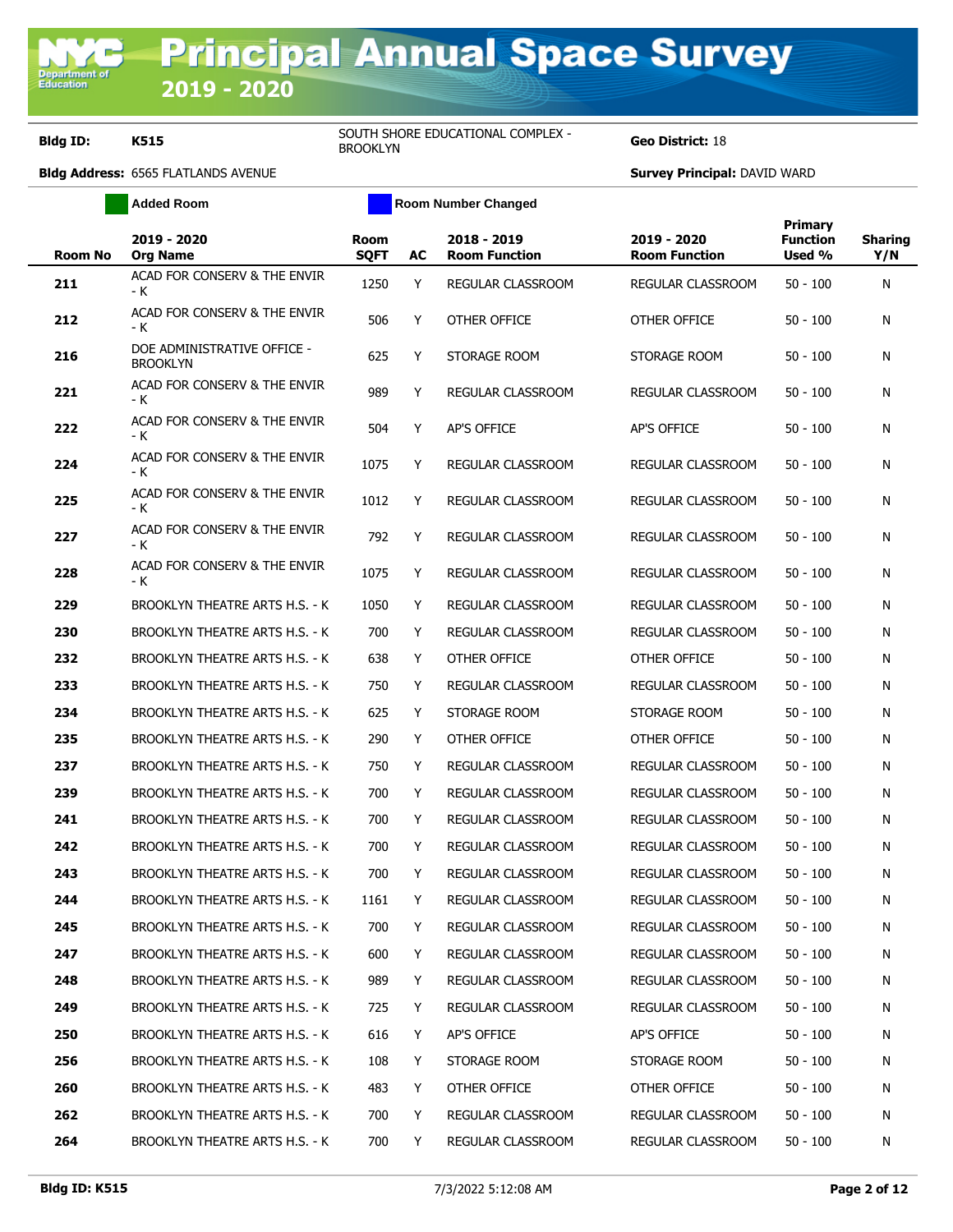**Bldg ID: K515** SOUTH SHORE EDUCATIONAL COMPLEX -

**Geo District: 18** 

|                | <b>Added Room</b>                                  |                            |    | <b>Room Number Changed</b>          |                                           |                                             |                       |
|----------------|----------------------------------------------------|----------------------------|----|-------------------------------------|-------------------------------------------|---------------------------------------------|-----------------------|
| <b>Room No</b> | 2019 - 2020<br><b>Org Name</b>                     | <b>Room</b><br><b>SQFT</b> | AC | 2018 - 2019<br><b>Room Function</b> | 2019 - 2020<br><b>Room Function</b>       | <b>Primary</b><br><b>Function</b><br>Used % | <b>Sharing</b><br>Y/N |
| 266            | <b>BROOKLYN THEATRE ARTS H.S. - K</b>              | 700                        | Y  | REGULAR CLASSROOM                   | <b>REGULAR CLASSROOM</b>                  | $50 - 100$                                  | N                     |
| 267            | <b>BROOKLYN THEATRE ARTS H.S. - K</b>              | 1326                       | Y  | OTHER OFFICE                        | OTHER OFFICE                              | $50 - 100$                                  | N                     |
| 267A           | BROOKLYN THEATRE ARTS H.S. - K                     | 1722                       | Y  | WOOD/CARPENTRY SHOP                 | WOOD/CARPENTRY<br><b>SHOP</b>             | 50 - 100                                    | N                     |
| 267B           | <b>BROOKLYN THEATRE ARTS H.S. - K</b>              | 1743                       | Y  | DANCE ROOM                          | DANCE ROOM                                | $50 - 100$                                  | N                     |
| <b>267DC</b>   | <b>BROOKLYN THEATRE ARTS H.S. - K</b>              | 1716                       | Y  | ART ROOM                            | <b>ART ROOM</b>                           | 50 - 100                                    | N                     |
| 268            | BROOKLYN THEATRE ARTS H.S. - K                     | 700                        | Y  | REGULAR CLASSROOM                   | <b>REGULAR CLASSROOM</b>                  | $50 - 100$                                  | N                     |
| 270            | <b>BROOKLYN THEATRE ARTS H.S. - K</b>              | 420                        | Y  | PRINCIPAL'S OFFICE                  | PRINCIPAL'S OFFICE                        | 50 - 100                                    | N                     |
| 272            | <b>BROOKLYN THEATRE ARTS H.S. - K</b>              | 468                        | Y  | STORAGE ROOM                        | STORAGE ROOM                              | 50 - 100                                    | N                     |
| 275            | <b>BROOKLYN THEATRE ARTS H.S. - K</b>              | 240                        | Y  | STORAGE ROOM                        | STORAGE ROOM                              | 50 - 100                                    | N                     |
| 277            | ACAD FOR CONSERV & THE ENVIR<br>- K                | 728                        | Y  | OTHER OFFICE                        | OTHER OFFICE                              | 50 - 100                                    | N                     |
| 280            | <b>PATHWAYS TO GRADUATION -</b><br><b>CITYWIDE</b> | 2706                       | Y  | LIBRARY                             | <b>LIBRARY</b>                            | 50 - 100                                    | N                     |
| 280A/B         | PATHWAYS TO GRADUATION -<br><b>CITYWIDE</b>        | 100                        | Y  | OTHER OFFICE                        | OTHER OFFICE                              | 50 - 100                                    | N                     |
| <b>280D</b>    | PATHWAYS TO GRADUATION -<br><b>CITYWIDE</b>        | 300                        | Y  | <b>COMPUTER LAB</b>                 | <b>COMPUTER LAB</b>                       | $50 - 100$                                  | N                     |
| <b>280E</b>    | <b>PATHWAYS TO GRADUATION -</b><br><b>CITYWIDE</b> | 1050                       | Y  | REGULAR CLASSROOM                   | REGULAR CLASSROOM                         | 50 - 100                                    | N                     |
| 280F           | PATHWAYS TO GRADUATION -<br><b>CITYWIDE</b>        | 1050                       | Y  | REGULAR CLASSROOM                   | REGULAR CLASSROOM                         | $50 - 100$                                  | N                     |
| <b>280G</b>    | PATHWAYS TO GRADUATION -<br><b>CITYWIDE</b>        | 1050                       | Y  | REGULAR CLASSROOM                   | REGULAR CLASSROOM                         | 50 - 100                                    | N                     |
| 280H           | PATHWAYS TO GRADUATION -<br><b>CITYWIDE</b>        | 1050                       | Y  | REGULAR CLASSROOM                   | REGULAR CLASSROOM                         | 50 - 100                                    | N                     |
| 280J           | PATHWAYS TO GRADUATION -<br><b>CITYWIDE</b>        | 1050                       | Υ  | <b>GENERAL/MAIN OFFICE</b>          | <b>GENERAL/MAIN</b><br><b>OFFICE</b>      | $50 - 100$                                  | N                     |
| 280L           | PATHWAYS TO GRADUATION -<br><b>CITYWIDE</b>        | 100                        | Y  | OTHER OFFICE                        | OTHER OFFICE                              | 50 - 100                                    | N                     |
| 281            | ACAD FOR CONSERV & THE ENVIR<br>- K                | 696                        | Υ  | OTHER OFFICE                        | OTHER OFFICE                              | $50 - 100$                                  | N                     |
| 282A           | ACAD FOR CONSERV & THE ENVIR<br>- K                | 672                        | Y  | <b>GENERAL BUILDING SUPPORT</b>     | <b>GENERAL BUILDING</b><br><b>SUPPORT</b> | $50 - 100$                                  | N                     |
| 282B           | ACAD FOR CONSERV & THE ENVIR<br>- K                | 672                        | Y  | <b>GENERAL BUILDING SUPPORT</b>     | <b>GENERAL BUILDING</b><br><b>SUPPORT</b> | $50 - 100$                                  | N                     |
| 283            | ACAD FOR CONSERV & THE ENVIR<br>- K                | 2254                       | Y  | <b>GENERAL BUILDING SUPPORT</b>     | <b>GENERAL BUILDING</b><br><b>SUPPORT</b> | 50 - 100                                    | N                     |
| 285            | ACAD FOR CONSERV & THE ENVIR<br>- K                | 660                        | Y  | REGULAR CLASSROOM                   | <b>REGULAR CLASSROOM</b>                  | 50 - 100                                    | N                     |
| 287            | ACAD FOR CONSERV & THE ENVIR<br>- K                | 690                        | Y  | REGULAR CLASSROOM                   | REGULAR CLASSROOM                         | 50 - 100                                    | N                     |
| 289            | ACAD FOR CONSERV & THE ENVIR<br>- K                | 690                        | Y  | REGULAR CLASSROOM                   | REGULAR CLASSROOM                         | $50 - 100$                                  | N                     |
| 291            | ACAD FOR CONSERV & THE ENVIR<br>- K                | 690                        | Y  | REGULAR CLASSROOM                   | REGULAR CLASSROOM                         | $50 - 100$                                  | N                     |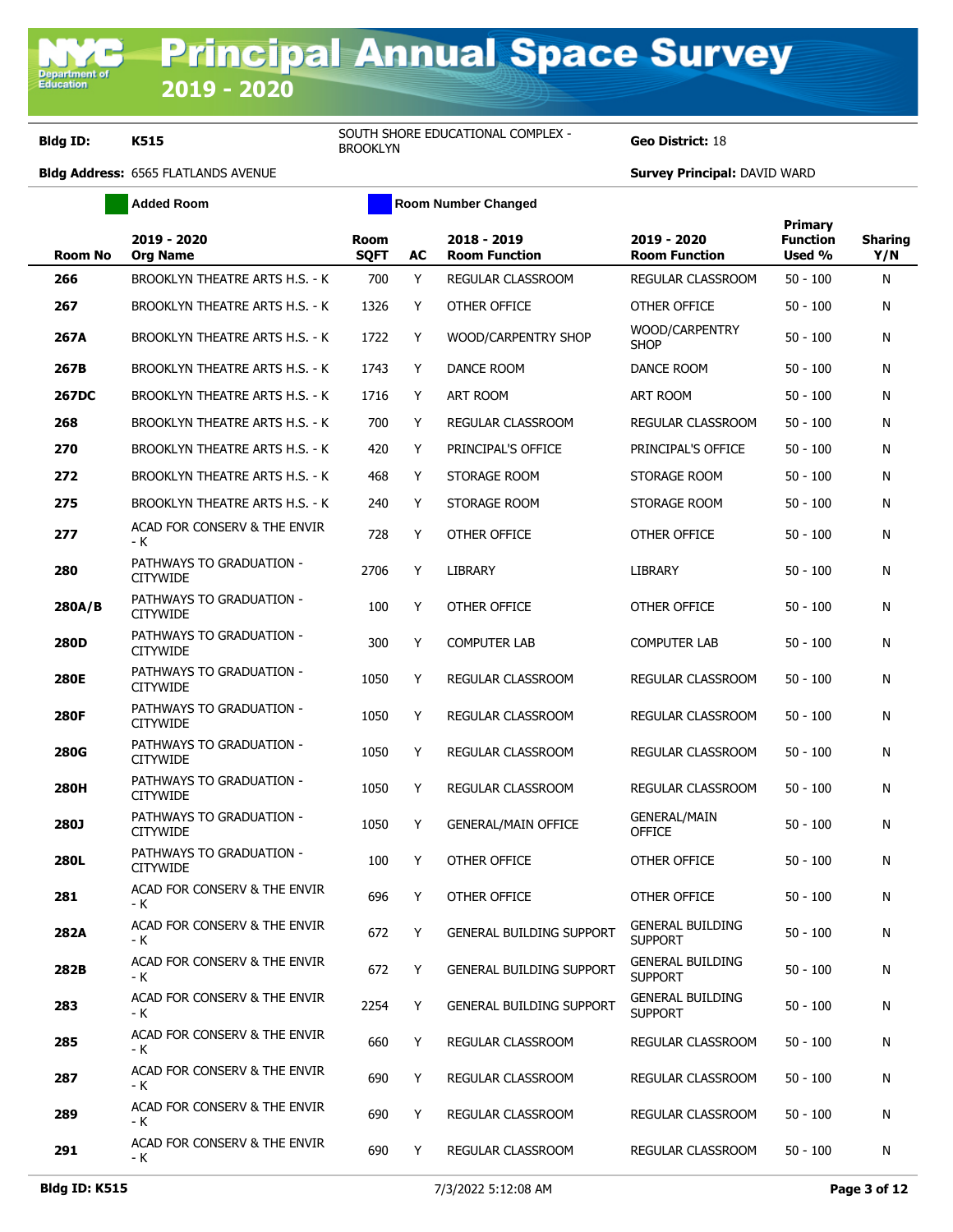**Geo District: 18** 

| <b>Added Room</b> |                                             |                     |    | <b>Room Number Changed</b>          |                                           |                                      |                       |
|-------------------|---------------------------------------------|---------------------|----|-------------------------------------|-------------------------------------------|--------------------------------------|-----------------------|
| <b>Room No</b>    | 2019 - 2020<br><b>Org Name</b>              | Room<br><b>SQFT</b> | AC | 2018 - 2019<br><b>Room Function</b> | 2019 - 2020<br><b>Room Function</b>       | Primary<br><b>Function</b><br>Used % | <b>Sharing</b><br>Y/N |
| 292               | ACAD FOR CONSERV & THE ENVIR<br>- K         | 1122                | Y  | <b>GENERAL BUILDING SUPPORT</b>     | <b>GENERAL BUILDING</b><br><b>SUPPORT</b> | $50 - 100$                           | N                     |
| 293               | ACAD FOR CONSERV & THE ENVIR<br>- K         | 464                 | Y  | PRINCIPAL'S OFFICE                  | PRINCIPAL'S OFFICE                        | 50 - 100                             | N                     |
| 295               | ACAD FOR CONSERV & THE ENVIR<br>- K         | 1500                | Y  | <b>WEIGHT ROOM</b>                  | <b>WEIGHT ROOM</b>                        | 50 - 100                             | N                     |
| 300               | UC LEADERSHIP PREP OCEAN HILL<br>- BROOKLYN | 72                  | Y  | <b>GENERAL BUILDING SUPPORT</b>     | <b>GENERAL BUILDING</b><br><b>SUPPORT</b> | $50 - 100$                           | N                     |
| 301               | UC LEADERSHIP PREP OCEAN HILL<br>- BROOKLYN | 700                 | Y  | <b>GENERAL/MAIN OFFICE</b>          | <b>GENERAL/MAIN</b><br><b>OFFICE</b>      | $50 - 100$                           | N                     |
| 302               | UC LEADERSHIP PREP OCEAN HILL<br>- Brooklyn | 700                 | Y  | REGULAR CLASSROOM                   | REGULAR CLASSROOM                         | $50 - 100$                           | N                     |
| 303               | UC LEADERSHIP PREP OCEAN HILL<br>- Brooklyn | 700                 | Y  | <b>REGULAR CLASSROOM</b>            | REGULAR CLASSROOM                         | $50 - 100$                           | N                     |
| 304               | UC LEADERSHIP PREP OCEAN HILL<br>- BROOKLYN | 700                 | Y  | REGULAR CLASSROOM                   | REGULAR CLASSROOM                         | $50 - 100$                           | N                     |
| 305               | UC LEADERSHIP PREP OCEAN HILL<br>- BROOKLYN | 700                 | Y  | <b>REGULAR CLASSROOM</b>            | REGULAR CLASSROOM                         | $50 - 100$                           | N                     |
| 306               | UC LEADERSHIP PREP OCEAN HILL<br>- BROOKLYN | 700                 | Y  | REGULAR CLASSROOM                   | REGULAR CLASSROOM                         | $50 - 100$                           | N                     |
| 307               | UC LEADERSHIP PREP OCEAN HILL<br>- BROOKLYN | 700                 | Y  | REGULAR CLASSROOM                   | REGULAR CLASSROOM                         | $50 - 100$                           | N                     |
| 308               | UC LEADERSHIP PREP OCEAN HILL<br>- Brooklyn | 700                 | Y  | REGULAR CLASSROOM                   | REGULAR CLASSROOM                         | $50 - 100$                           | N                     |
| 309               | UC LEADERSHIP PREP OCEAN HILL<br>- BROOKLYN | 700                 | Y  | REGULAR CLASSROOM                   | REGULAR CLASSROOM                         | $50 - 100$                           | N                     |
| 310               | UC LEADERSHIP PREP OCEAN HILL<br>- BROOKLYN | 725                 | Y  | REGULAR CLASSROOM                   | REGULAR CLASSROOM                         | $50 - 100$                           | N                     |
| 311               | UC LEADERSHIP PREP OCEAN HILL<br>- BROOKLYN | 725                 | Y  | REGULAR CLASSROOM                   | REGULAR CLASSROOM                         | $50 - 100$                           | N                     |
| 312               | UC LEADERSHIP PREP OCEAN HILL<br>- BROOKLYN | 375                 | Y  | <b>DEAN'S OFFICE</b>                | <b>DEAN'S OFFICE</b>                      | $50 - 100$                           | N                     |
| 312A              | UC LEADERSHIP PREP OCEAN HILL<br>- BROOKLYN | 112                 | Y  | STORAGE ROOM                        | STORAGE ROOM                              | 50 - 100                             | N                     |
| 316               | UC LEADERSHIP PREP OCEAN HILL<br>- BROOKLYN | 500                 | Y  | <b>GENERAL BUILDING SUPPORT</b>     | <b>GENERAL BUILDING</b><br><b>SUPPORT</b> | $50 - 100$                           | N                     |
| 321               | UC LEADERSHIP PREP OCEAN HILL<br>- Brooklyn | 874                 | Y  | OTHER OFFICE                        | OTHER OFFICE                              | $50 - 100$                           | N                     |
| 322               | UC LEADERSHIP PREP OCEAN HILL<br>- BROOKLYN | 330                 | Y  | PRINCIPAL'S OFFICE                  | PRINCIPAL'S OFFICE                        | $50 - 100$                           | N                     |
| 322A              | UC LEADERSHIP PREP OCEAN HILL<br>- BROOKLYN | 105                 | Y  | STORAGE ROOM                        | STORAGE ROOM                              | $50 - 100$                           | N                     |
| 323               | UC LEADERSHIP PREP OCEAN HILL<br>- Brooklyn | 874                 | Y  | OTHER OFFICE                        | OTHER OFFICE                              | $50 - 100$                           | N                     |
| 324               | UC LEADERSHIP PREP OCEAN HILL<br>- BROOKLYN | 625                 | Y  | SOCIAL WORKER/COUNSELOR             | <b>SOCIAL</b><br>WORKER/COUNSELOR         | $50 - 100$                           | N                     |
| 326               | UC LEADERSHIP PREP OCEAN HILL<br>- Brooklyn | 1200                | Y  | <b>SCIENCE LAB</b>                  | <b>SCIENCE LAB</b>                        | $50 - 100$                           | N                     |
| 327               | ACAD FOR CONSERV & THE ENVIR<br>- K         | 1200                | Y  | <b>SCIENCE LAB</b>                  | <b>SCIENCE LAB</b>                        | $50 - 100$                           | N                     |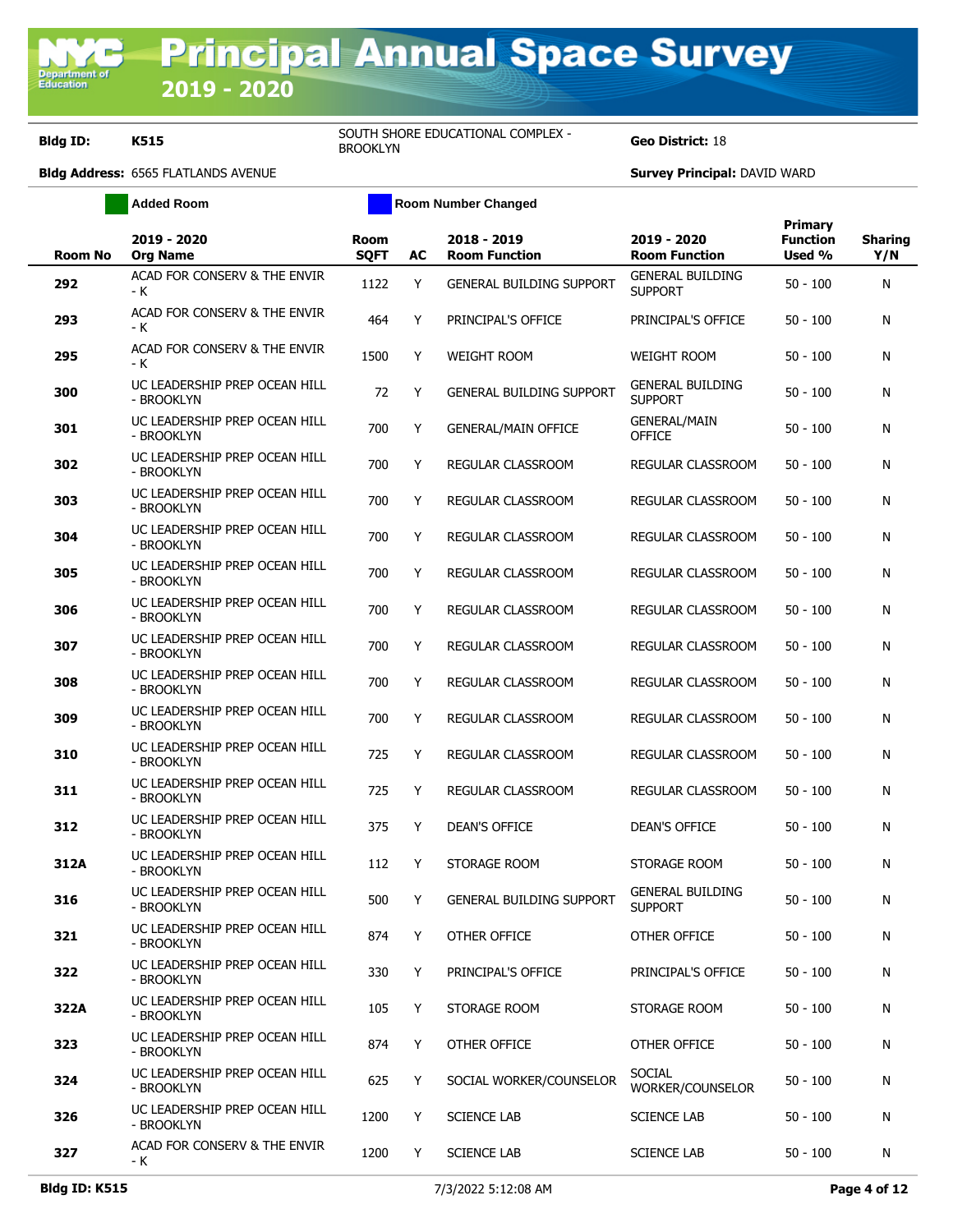**Geo District: 18** 

|                | <b>Added Room</b>                                                         |                            |    | <b>Room Number Changed</b>          |                                     |                                             |                       |
|----------------|---------------------------------------------------------------------------|----------------------------|----|-------------------------------------|-------------------------------------|---------------------------------------------|-----------------------|
| <b>Room No</b> | 2019 - 2020<br><b>Org Name</b>                                            | <b>Room</b><br><b>SQFT</b> | AC | 2018 - 2019<br><b>Room Function</b> | 2019 - 2020<br><b>Room Function</b> | <b>Primary</b><br><b>Function</b><br>Used % | <b>Sharing</b><br>Y/N |
| 328            | UC LEADERSHIP PREP OCEAN HILL<br>- BROOKLYN                               | 450                        | Y  | OTHER OFFICE                        | OTHER OFFICE                        | $50 - 100$                                  | Ν                     |
| 329            | UC LEADERSHIP PREP OCEAN HILL<br>- BROOKLYN                               | 1014                       | Y  | REGULAR CLASSROOM                   | REGULAR CLASSROOM                   | $50 - 100$                                  | N                     |
| 330            | UC LEADERSHIP PREP OCEAN HILL<br>- BROOKLYN                               | 1200                       | Y  | REGULAR CLASSROOM                   | REGULAR CLASSROOM                   | $50 - 100$                                  | N                     |
| 332            | UC LEADERSHIP PREP OCEAN HILL<br>- BROOKLYN                               | 850                        | Υ  | REGULAR CLASSROOM                   | REGULAR CLASSROOM                   | $50 - 100$                                  | N                     |
| 333            | UC LEADERSHIP PREP OCEAN HILL<br>- BROOKLYN                               | 780                        | Y  | REGULAR CLASSROOM                   | REGULAR CLASSROOM                   | $50 - 100$                                  | Ν                     |
| 334            | UC LEADERSHIP PREP OCEAN HILL<br>- BROOKLYN                               | 320                        | Y  | REGULAR CLASSROOM                   | REGULAR CLASSROOM                   | $50 - 100$                                  | Ν                     |
| 335            | UC LEADERSHIP PREP OCEAN HILL<br>- BROOKLYN                               | 450                        | Y  | REGULAR CLASSROOM                   | REGULAR CLASSROOM                   | $50 - 100$                                  | N                     |
| 337            | UC LEADERSHIP PREP OCEAN HILL<br>- BROOKLYN                               | 810                        | Y  | <b>REGULAR CLASSROOM</b>            | REGULAR CLASSROOM                   | $50 - 100$                                  | Ν                     |
| 340            | UC LEADERSHIP PREP OCEAN HILL<br>- BROOKLYN                               | 850                        | Y  | <b>REGULAR CLASSROOM</b>            | REGULAR CLASSROOM                   | $50 - 100$                                  | Ν                     |
| 342            | UC LEADERSHIP PREP OCEAN HILL<br>- BROOKLYN                               | 897                        | Y  | REGULAR CLASSROOM                   | REGULAR CLASSROOM                   | $50 - 100$                                  | N                     |
| 343            | UC LEADERSHIP PREP OCEAN HILL<br>- Brooklyn                               | 288                        | Y  | OTHER OFFICE                        | OTHER OFFICE                        | $50 - 100$                                  | N                     |
| 343A           | UC LEADERSHIP PREP OCEAN HILL<br>- Brooklyn                               | 104                        | Y  | STORAGE ROOM                        | STORAGE ROOM                        | $50 - 100$                                  | N                     |
| 344            | UC LEADERSHIP PREP OCEAN HILL<br>- BROOKLYN                               | 900                        | Y  | REGULAR CLASSROOM                   | REGULAR CLASSROOM                   | $50 - 100$                                  | Ν                     |
| 344A           | UC LEADERSHIP PREP OCEAN HILL<br>- BROOKLYN                               | 117                        | Y  | STORAGE ROOM                        | STORAGE ROOM                        | $50 - 100$                                  | Ν                     |
| 345            | UC LEADERSHIP PREP OCEAN HILL<br>- BROOKLYN                               | 888                        | Y  | REGULAR CLASSROOM                   | REGULAR CLASSROOM                   | $50 - 100$                                  | N                     |
| 345A           | UC LEADERSHIP PREP OCEAN HILL<br>- BROOKLYN                               | 117                        | Y  | STORAGE ROOM                        | STORAGE ROOM                        | $50 - 100$                                  | Ν                     |
| 347A           | <b>BROOKLYN COMMUNITY HIGH</b><br>SCHOOL FOR EXCELLENCE AND<br>EQUITY - K | 368                        | Y  | <b>REGULAR CLASSROOM</b>            | <b>REGULAR CLASSROOM</b>            | $50 - 100$                                  | Ν                     |
| 348            | UC LEADERSHIP PREP OCEAN HILL<br>- Brooklyn                               | 1015                       | Y  | <b>REGULAR CLASSROOM</b>            | REGULAR CLASSROOM                   | $50 - 100$                                  | N                     |
| 348A           | UC LEADERSHIP PREP OCEAN HILL<br>- BROOKLYN                               | 132                        | Y  | STORAGE ROOM                        | STORAGE ROOM                        | $50 - 100$                                  | N                     |
| 349            | UC LEADERSHIP PREP OCEAN HILL<br>- Brooklyn                               | 775                        | Y  | REGULAR CLASSROOM                   | REGULAR CLASSROOM                   | $50 - 100$                                  | N                     |
| 356            | DOE ADMINISTRATIVE OFFICE -<br><b>BROOKLYN</b>                            | 760                        | Y  | STORAGE ROOM                        | STORAGE ROOM                        | $50 - 100$                                  | N                     |
| 360            | BROOKLYN COMMUNITY HIGH<br>SCHOOL FOR EXCELLENCE AND<br>EQUITY - K        | 368                        | Y  | AP'S OFFICE                         | AP'S OFFICE                         | $50 - 100$                                  | N                     |
| 360A           | BROOKLYN COMMUNITY HIGH<br>SCHOOL FOR EXCELLENCE AND<br>EQUITY - K        | 136                        | Y  | <b>GUIDANCE OFFICE</b>              | <b>GUIDANCE OFFICE</b>              | $50 - 100$                                  | N                     |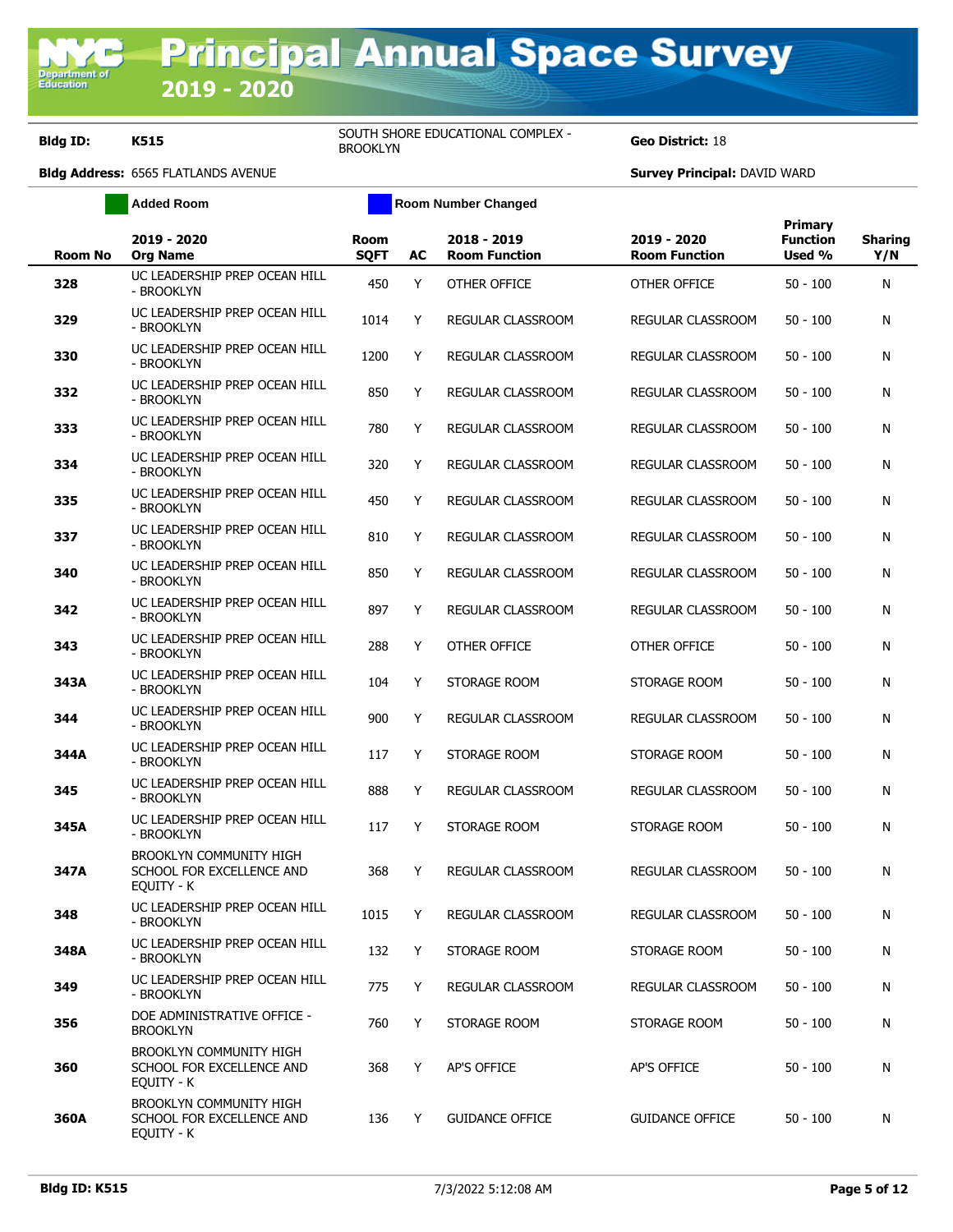**Geo District: 18** 

| <b>Added Room</b> |                                                                    |                            |    | <b>Room Number Changed</b>          |                                      |                                             |                       |
|-------------------|--------------------------------------------------------------------|----------------------------|----|-------------------------------------|--------------------------------------|---------------------------------------------|-----------------------|
| <b>Room No</b>    | 2019 - 2020<br><b>Org Name</b>                                     | <b>Room</b><br><b>SQFT</b> | AC | 2018 - 2019<br><b>Room Function</b> | 2019 - 2020<br><b>Room Function</b>  | <b>Primary</b><br><b>Function</b><br>Used % | <b>Sharing</b><br>Y/N |
| 362               | BROOKLYN COMMUNITY HIGH<br>SCHOOL FOR EXCELLENCE AND<br>EQUITY - K | 672                        | Y  | REGULAR CLASSROOM                   | REGULAR CLASSROOM                    | $50 - 100$                                  | N                     |
| 363               | BROOKLYN COMMUNITY HIGH<br>SCHOOL FOR EXCELLENCE AND<br>EQUITY - K | 1110                       | Y  | REGULAR CLASSROOM                   | REGULAR CLASSROOM                    | $50 - 100$                                  | N                     |
| 364               | BROOKLYN COMMUNITY HIGH<br>SCHOOL FOR EXCELLENCE AND<br>EQUITY - K | 672                        | Y  | REGULAR CLASSROOM                   | REGULAR CLASSROOM                    | $50 - 100$                                  | N                     |
| 365               | BROOKLYN COMMUNITY HIGH<br>SCHOOL FOR EXCELLENCE AND<br>EQUITY - K | 1107                       | Y  | ART ROOM                            | ART ROOM                             | $50 - 100$                                  | N                     |
| 366               | <b>BROOKLYN BRIDGE ACADEMY - K</b>                                 | 672                        | Y  | REGULAR CLASSROOM                   | REGULAR CLASSROOM                    | $50 - 100$                                  | N                     |
| 368               | BROOKLYN BRIDGE ACADEMY - K                                        | 728                        | Y  | REGULAR CLASSROOM                   | REGULAR CLASSROOM                    | $50 - 100$                                  | N                     |
| 369               | <b>BROOKLYN BRIDGE ACADEMY - K</b>                                 | 1000                       | Y  | <b>REGULAR CLASSROOM</b>            | REGULAR CLASSROOM                    | $50 - 100$                                  | N                     |
| 370               | SOUTH SHORE EDUCATIONAL<br><b>COMPLEX YABC</b>                     | 420                        | Y  | <b>OTHER OFFICE</b>                 | OTHER OFFICE                         | $50 - 100$                                  | N                     |
| 371               | BROOKLYN BRIDGE ACADEMY - K                                        | 975                        | Y  | <b>COMPUTER LAB</b>                 | <b>COMPUTER LAB</b>                  | $50 - 100$                                  | N                     |
| 373               | SOUTH SHORE EDUCATIONAL<br><b>COMPLEX YABC</b>                     | 1040                       | Y  | OTHER OFFICE                        | OTHER OFFICE                         | $50 - 100$                                  | N                     |
| 373B              | BROOKLYN BRIDGE ACADEMY - K                                        | 250                        | Y  | <b>AP'S OFFICE</b>                  | <b>AP'S OFFICE</b>                   | $50 - 100$                                  | N                     |
| 377               | SOUTH SHORE EDUCATIONAL<br><b>COMPLEX YABC</b>                     | 728                        | Y  | <b>GENERAL/MAIN OFFICE</b>          | <b>GENERAL/MAIN</b><br><b>OFFICE</b> | $50 - 100$                                  | N                     |
| 380               | <b>COMMUNITY BASED</b><br>ORGANIZATION - BROOKLYN                  | 700                        | Y  | SOCIAL WORKER/COUNSELOR             | SOCIAL<br>WORKER/COUNSELOR           | $50 - 100$                                  | N                     |
| 380L              | BROOKLYN BRIDGE ACADEMY - K                                        | 500                        | Y  | PRINCIPAL'S OFFICE                  | PRINCIPAL'S OFFICE                   | $50 - 100$                                  | N                     |
| 381               | BROOKLYN BRIDGE ACADEMY - K                                        | 616                        | Y  | REGULAR CLASSROOM                   | REGULAR CLASSROOM                    | $50 - 100$                                  | N                     |
| 382               | BROOKLYN BRIDGE ACADEMY - K                                        | 644                        | Y  | <b>REGULAR CLASSROOM</b>            | REGULAR CLASSROOM                    | $50 - 100$                                  | N                     |
| 383               | BROOKLYN BRIDGE ACADEMY - K                                        | 630                        | Y  | REGULAR CLASSROOM                   | REGULAR CLASSROOM                    | $50 - 100$                                  | N                     |
| 384               | BROOKLYN BRIDGE ACADEMY - K                                        | 667                        | Y  | <b>REGULAR CLASSROOM</b>            | REGULAR CLASSROOM                    | $50 - 100$                                  | N                     |
| 385               | <b>BROOKLYN BRIDGE ACADEMY - K</b>                                 | 660                        | Y  | REGULAR CLASSROOM                   | REGULAR CLASSROOM                    | $50 - 100$                                  | N                     |
| 386               | BROOKLYN BRIDGE ACADEMY - K                                        | 638                        | Y  | <b>REGULAR CLASSROOM</b>            | REGULAR CLASSROOM                    | $50 - 100$                                  | N                     |
| 387               | <b>BROOKLYN BRIDGE ACADEMY - K</b>                                 | 660                        | Y  | REGULAR CLASSROOM                   | REGULAR CLASSROOM                    | $50 - 100$                                  | N                     |
| 388               | BROOKLYN BRIDGE ACADEMY - K                                        | 690                        | Y  | REGULAR CLASSROOM                   | REGULAR CLASSROOM                    | $50 - 100$                                  | N                     |
| 389               | SOUTH SHORE EDUCATIONAL<br><b>COMPLEX YABC</b>                     | 609                        | Y  | OTHER OFFICE                        | OTHER OFFICE                         | $50 - 100$                                  | N                     |
| 401               | VICTORY COLLEGIATE HS - K                                          | 700                        | Y  | REGULAR CLASSROOM                   | REGULAR CLASSROOM                    | $50 - 100$                                  | N                     |
| 402               | VICTORY COLLEGIATE HS - K                                          | 375                        | Y  | PRINCIPAL'S OFFICE                  | PRINCIPAL'S OFFICE                   | $50 - 100$                                  | N                     |
| 402A              | VICTORY COLLEGIATE HS - K                                          | 250                        | Y  | PRINCIPAL'S OFFICE                  | PRINCIPAL'S OFFICE                   | $50 - 100$                                  | N                     |
| 403               | VICTORY COLLEGIATE HS - K                                          | 700                        | Y  | REGULAR CLASSROOM                   | REGULAR CLASSROOM                    | $50 - 100$                                  | N                     |
| 404               | VICTORY COLLEGIATE HS - K                                          | 850                        | Y  | REGULAR CLASSROOM                   | REGULAR CLASSROOM                    | $50 - 100$                                  | N                     |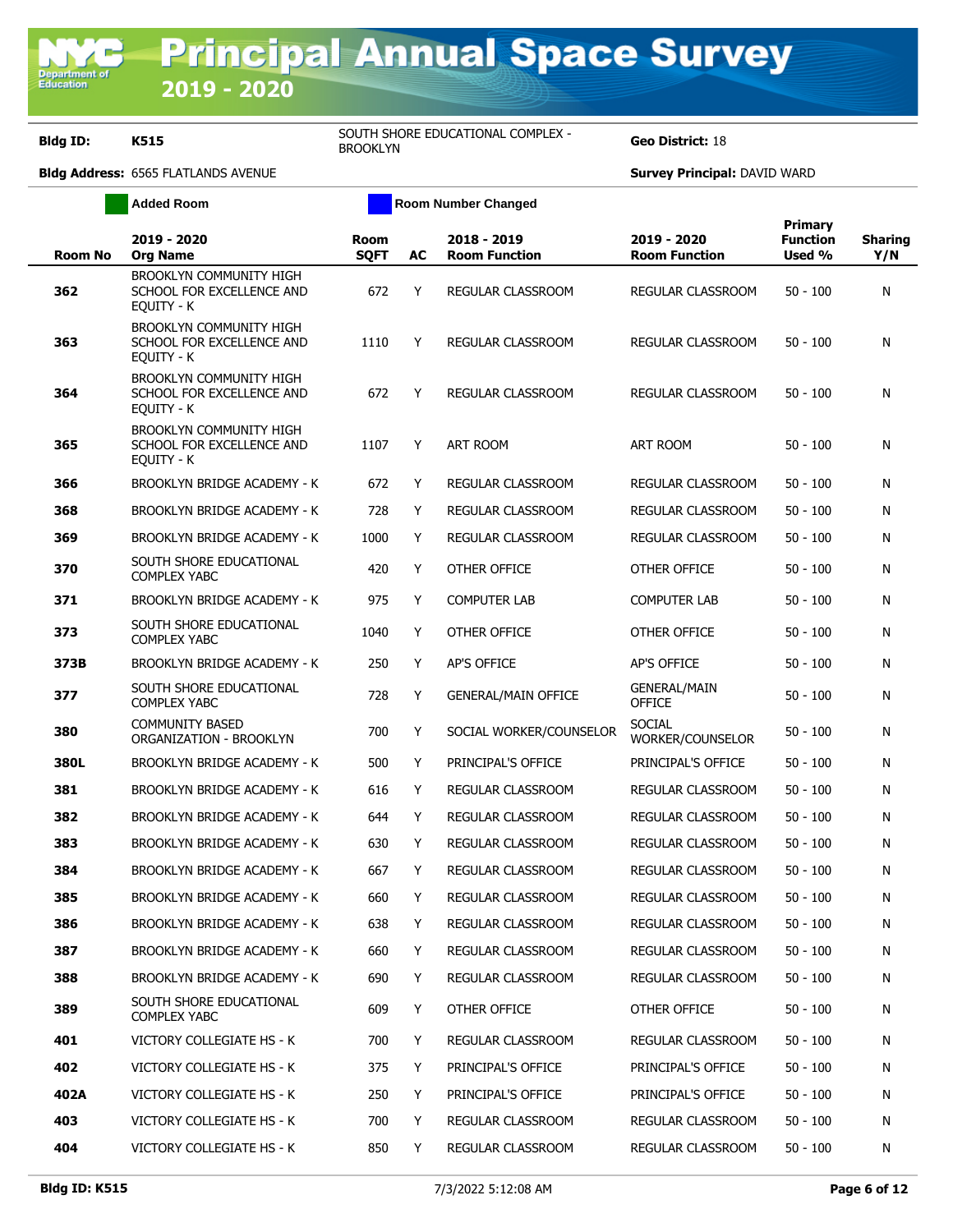**Geo District: 18** 

|         | <b>Added Room</b>                                                  |                            |    | <b>Room Number Changed</b>          |                                     |                                             |                       |
|---------|--------------------------------------------------------------------|----------------------------|----|-------------------------------------|-------------------------------------|---------------------------------------------|-----------------------|
| Room No | 2019 - 2020<br><b>Org Name</b>                                     | <b>Room</b><br><b>SQFT</b> | AC | 2018 - 2019<br><b>Room Function</b> | 2019 - 2020<br><b>Room Function</b> | <b>Primary</b><br><b>Function</b><br>Used % | <b>Sharing</b><br>Y/N |
| 405     | VICTORY COLLEGIATE HS - K                                          | 700                        | Y  | REGULAR CLASSROOM                   | REGULAR CLASSROOM                   | $50 - 100$                                  | N                     |
| 406     | VICTORY COLLEGIATE HS - K                                          | 700                        | Y  | REGULAR CLASSROOM                   | REGULAR CLASSROOM                   | $50 - 100$                                  | N                     |
| 407     | VICTORY COLLEGIATE HS - K                                          | 700                        | Y  | REGULAR CLASSROOM                   | REGULAR CLASSROOM                   | $50 - 100$                                  | N                     |
| 408     | <b>VICTORY COLLEGIATE HS - K</b>                                   | 700                        | Y  | REGULAR CLASSROOM                   | <b>REGULAR CLASSROOM</b>            | $50 - 100$                                  | N                     |
| 409     | VICTORY COLLEGIATE HS - K                                          | 700                        | Y  | REGULAR CLASSROOM                   | REGULAR CLASSROOM                   | $50 - 100$                                  | N                     |
| 410     | VICTORY COLLEGIATE HS - K                                          | 700                        | Y  | REGULAR CLASSROOM                   | REGULAR CLASSROOM                   | $50 - 100$                                  | N                     |
| 411     | VICTORY COLLEGIATE HS - K                                          | 725                        | Y  | REGULAR CLASSROOM                   | REGULAR CLASSROOM                   | $50 - 100$                                  | N                     |
| 412     | VICTORY COLLEGIATE HS - K                                          | 330                        | Y  | <b>GUIDANCE OFFICE</b>              | <b>GUIDANCE OFFICE</b>              | $50 - 100$                                  | N                     |
| 412A    | VICTORY COLLEGIATE HS - K                                          | 128                        | Y  | STORAGE ROOM                        | STORAGE ROOM                        | $50 - 100$                                  | N                     |
| 421     | VICTORY COLLEGIATE HS - K                                          | 700                        | Y  | REGULAR CLASSROOM                   | <b>REGULAR CLASSROOM</b>            | $50 - 100$                                  | N                     |
| 422     | VICTORY COLLEGIATE HS - K                                          | 345                        | Y  | OTHER OFFICE                        | OTHER OFFICE                        | $50 - 100$                                  | N                     |
| 422A    | VICTORY COLLEGIATE HS - K                                          | 128                        | Y  | STORAGE ROOM                        | STORAGE ROOM                        | $50 - 100$                                  | N                     |
| 423     | VICTORY COLLEGIATE HS - K                                          | 912                        | Y  | <b>SCIENCE DEMO ROOM</b>            | <b>SCIENCE DEMO ROOM</b>            | $50 - 100$                                  | N                     |
| 424     | VICTORY COLLEGIATE HS - K                                          | 700                        | Y  | REGULAR CLASSROOM                   | REGULAR CLASSROOM                   | $50 - 100$                                  | N                     |
| 426     | VICTORY COLLEGIATE HS - K                                          | 700                        | Y  | REGULAR CLASSROOM                   | REGULAR CLASSROOM                   | $50 - 100$                                  | N                     |
| 427     | VICTORY COLLEGIATE HS - K                                          | 1034                       | Y  | <b>SCIENCE LAB</b>                  | <b>SCIENCE LAB</b>                  | $50 - 100$                                  | N                     |
| 429     | VICTORY COLLEGIATE HS - K                                          | 975                        | Y  | REGULAR CLASSROOM                   | REGULAR CLASSROOM                   | $50 - 100$                                  | N                     |
| 430     | VICTORY COLLEGIATE HS - K                                          | 1248                       | Y  | <b>SCIENCE LAB</b>                  | <b>SCIENCE LAB</b>                  | 50 - 100                                    | N                     |
| 432     | VICTORY COLLEGIATE HS - K                                          | 980                        | Y  | SCIENCE DEMO ROOM                   | SCIENCE DEMO ROOM                   | $50 - 100$                                  | N                     |
| 433     | VICTORY COLLEGIATE HS - K                                          | 837                        | Y  | <b>SCIENCE PREP ROOM</b>            | SCIENCE PREP ROOM                   | $50 - 100$                                  | N                     |
| 434     | VICTORY COLLEGIATE HS - K                                          | 450                        | Y  | <b>REGULAR CLASSROOM</b>            | REGULAR CLASSROOM                   | $50 - 100$                                  | N                     |
| 437     | VICTORY COLLEGIATE HS - K                                          | 775                        | Y  | <b>TEACHER'S ROOM</b>               | <b>TEACHER'S ROOM</b>               | $50 - 100$                                  | N                     |
| 439     | VICTORY COLLEGIATE HS - K                                          | 988                        | Y  | REGULAR CLASSROOM                   | REGULAR CLASSROOM                   | $50 - 100$                                  | N                     |
| 440     | VICTORY COLLEGIATE HS - K                                          | 980                        | Y  | ICT - HIGH SCHOOL GRADES            | ICT - HIGH SCHOOL<br><b>GRADES</b>  | $50 - 100$                                  | N                     |
| 441     | VICTORY COLLEGIATE HS - K                                          | 874                        | Y  | REGULAR CLASSROOM                   | REGULAR CLASSROOM                   | $50 - 100$                                  | N                     |
| 442     | VICTORY COLLEGIATE HS - K                                          | 700                        | Y  | ICT - HIGH SCHOOL GRADES            | ICT - HIGH SCHOOL<br><b>GRADES</b>  | $50 - 100$                                  | N                     |
| 444     | VICTORY COLLEGIATE HS - K                                          | 700                        | Y  | REGULAR CLASSROOM                   | REGULAR CLASSROOM                   | $50 - 100$                                  | N                     |
| 445     | BROOKLYN COMMUNITY HIGH<br>SCHOOL FOR EXCELLENCE AND<br>EQUITY - K | 900                        | Y  | <b>REGULAR CLASSROOM</b>            | REGULAR CLASSROOM                   | $50 - 100$                                  | N                     |
| 446     | BROOKLYN COMMUNITY HIGH<br>SCHOOL FOR EXCELLENCE AND<br>EQUITY - K | 700                        | Y  | <b>REGULAR CLASSROOM</b>            | REGULAR CLASSROOM                   | $50 - 100$                                  | N                     |
| 448     | BROOKLYN COMMUNITY HIGH<br>SCHOOL FOR EXCELLENCE AND<br>EQUITY - K | 700                        | Y  | REGULAR CLASSROOM                   | REGULAR CLASSROOM                   | 50 - 100                                    | N                     |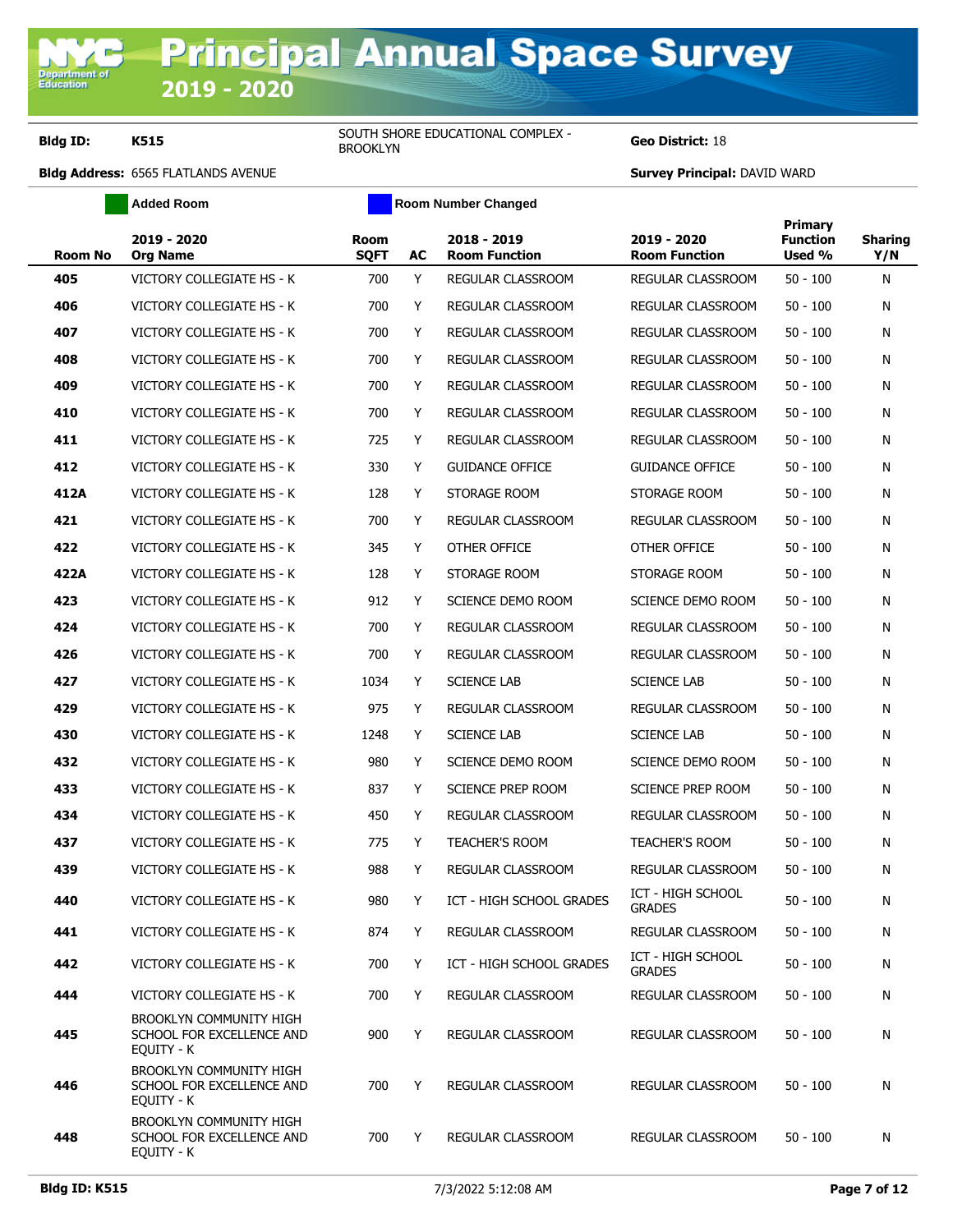**Bldg ID: K515** SOUTH SHORE EDUCATIONAL COMPLEX -

**Geo District: 18** 

|                | <b>Added Room</b>                                                         |                            |    | Room Number Changed                             |                                                           |                                      |                       |
|----------------|---------------------------------------------------------------------------|----------------------------|----|-------------------------------------------------|-----------------------------------------------------------|--------------------------------------|-----------------------|
| <b>Room No</b> | 2019 - 2020<br><b>Org Name</b>                                            | <b>Room</b><br><b>SQFT</b> | AC | 2018 - 2019<br><b>Room Function</b>             | 2019 - 2020<br><b>Room Function</b>                       | Primary<br><b>Function</b><br>Used % | <b>Sharing</b><br>Y/N |
| 449            | BROOKLYN COMMUNITY HIGH<br>SCHOOL FOR EXCELLENCE AND<br>EQUITY - K        | 925                        | Y  | REGULAR CLASSROOM                               | <b>REGULAR CLASSROOM</b>                                  | $50 - 100$                           | N                     |
| 450            | <b>BROOKLYN COMMUNITY HIGH</b><br>SCHOOL FOR EXCELLENCE AND<br>EQUITY - K | 330                        | Y  | PRINCIPAL'S OFFICE                              | PRINCIPAL'S OFFICE                                        | $50 - 100$                           | N                     |
| 450A           | <b>BROOKLYN COMMUNITY HIGH</b><br>SCHOOL FOR EXCELLENCE AND<br>EQUITY - K | 105                        | Y  | STORAGE ROOM                                    | STORAGE ROOM                                              | $50 - 100$                           | N                     |
| 460            | BROOKLYN COMMUNITY HIGH<br>SCHOOL FOR EXCELLENCE AND<br>EQUITY - K        | 345                        | Y  | SOCIAL WORKER/COUNSELOR                         | <b>SOCIAL</b><br>WORKER/COUNSELOR                         | $50 - 100$                           | N                     |
| 460A           | <b>BROOKLYN COMMUNITY HIGH</b><br>SCHOOL FOR EXCELLENCE AND<br>EQUITY - K | 119                        | Y  | STORAGE ROOM                                    | STORAGE ROOM                                              | $50 - 100$                           | Ν                     |
| 461            | BROOKLYN COMMUNITY HIGH<br>SCHOOL FOR EXCELLENCE AND<br>EQUITY - K        | 897                        | Y  | REGULAR CLASSROOM                               | REGULAR CLASSROOM                                         | $50 - 100$                           | N                     |
| 462            | <b>BROOKLYN COMMUNITY HIGH</b><br>SCHOOL FOR EXCELLENCE AND<br>EQUITY - K | 700                        | Y  | REGULAR CLASSROOM                               | <b>REGULAR CLASSROOM</b>                                  | $50 - 100$                           | N                     |
| 463            | <b>BROOKLYN COMMUNITY HIGH</b><br>SCHOOL FOR EXCELLENCE AND<br>EQUITY - K | 891                        | Y  | REGULAR CLASSROOM                               | REGULAR CLASSROOM                                         | $50 - 100$                           | N                     |
| 463A           | BROOKLYN COMMUNITY HIGH<br>SCHOOL FOR EXCELLENCE AND<br>EQUITY - K        | 54                         | Y  | MULTI-PURPOSE NON<br><b>CLASSROOM</b>           | MULTI-PURPOSE NON<br><b>CLASSROOM</b>                     | $50 - 100$                           | N                     |
| 464            | BROOKLYN COMMUNITY HIGH<br>SCHOOL FOR EXCELLENCE AND<br>EQUITY - K        | 700                        | Y  | REGULAR CLASSROOM                               | REGULAR CLASSROOM                                         | $50 - 100$                           | N                     |
| 466            | BROOKLYN COMMUNITY HIGH<br>SCHOOL FOR EXCELLENCE AND<br>EQUITY - K        | 700                        | Y  | REGULAR CLASSROOM                               | REGULAR CLASSROOM                                         | $50 - 100$                           | N                     |
| 467            | VICTORY COLLEGIATE HS - K                                                 | 600                        | Y  | <b>COMPUTER LAB</b>                             | COMPUTER LAB                                              | $50 - 100$                           | N                     |
| 467A           | BROOKLYN COMMUNITY HIGH<br>SCHOOL FOR EXCELLENCE AND<br>EQUITY - K        | 1216                       | Y  | MULTI-PURPOSE NON<br><b>CLASSROOM</b>           | <b>MULTI-PURPOSE NON</b><br><b>CLASSROOM</b>              | $50 - 100$                           | N                     |
| 467B           | BROOKLYN COMMUNITY HIGH<br>SCHOOL FOR EXCELLENCE AND<br>EQUITY - K        | 1107                       | Y  | STORAGE ROOM                                    | STORAGE ROOM                                              | $50 - 100$                           | N                     |
| 467C           | BROOKLYN COMMUNITY HIGH<br>SCHOOL FOR EXCELLENCE AND<br>EQUITY - K        | 1107                       | Y  | <b>GUIDANCE OFFICE</b>                          | <b>GUIDANCE OFFICE</b>                                    | $50 - 100$                           | N                     |
| 467D           | BROOKLYN COMMUNITY HIGH<br>SCHOOL FOR EXCELLENCE AND<br>EQUITY - K        | 1200                       | Y  | <b>ACADEMIC INTERVENTION</b><br><b>SERVICES</b> | <b>ACADEMIC</b><br><b>INTERVENTION</b><br><b>SERVICES</b> | $50 - 100$                           | N                     |
| 468            | BROOKLYN COMMUNITY HIGH<br>SCHOOL FOR EXCELLENCE AND<br>EQUITY - K        | 700                        | Y  | <b>GENERAL/MAIN OFFICE</b>                      | GENERAL/MAIN<br><b>OFFICE</b>                             | $50 - 100$                           | N                     |
| 470            | VICTORY COLLEGIATE HS - K                                                 | 450                        | Y  | <b>GUIDANCE OFFICE</b>                          | <b>GUIDANCE OFFICE</b>                                    | $50 - 100$                           | N                     |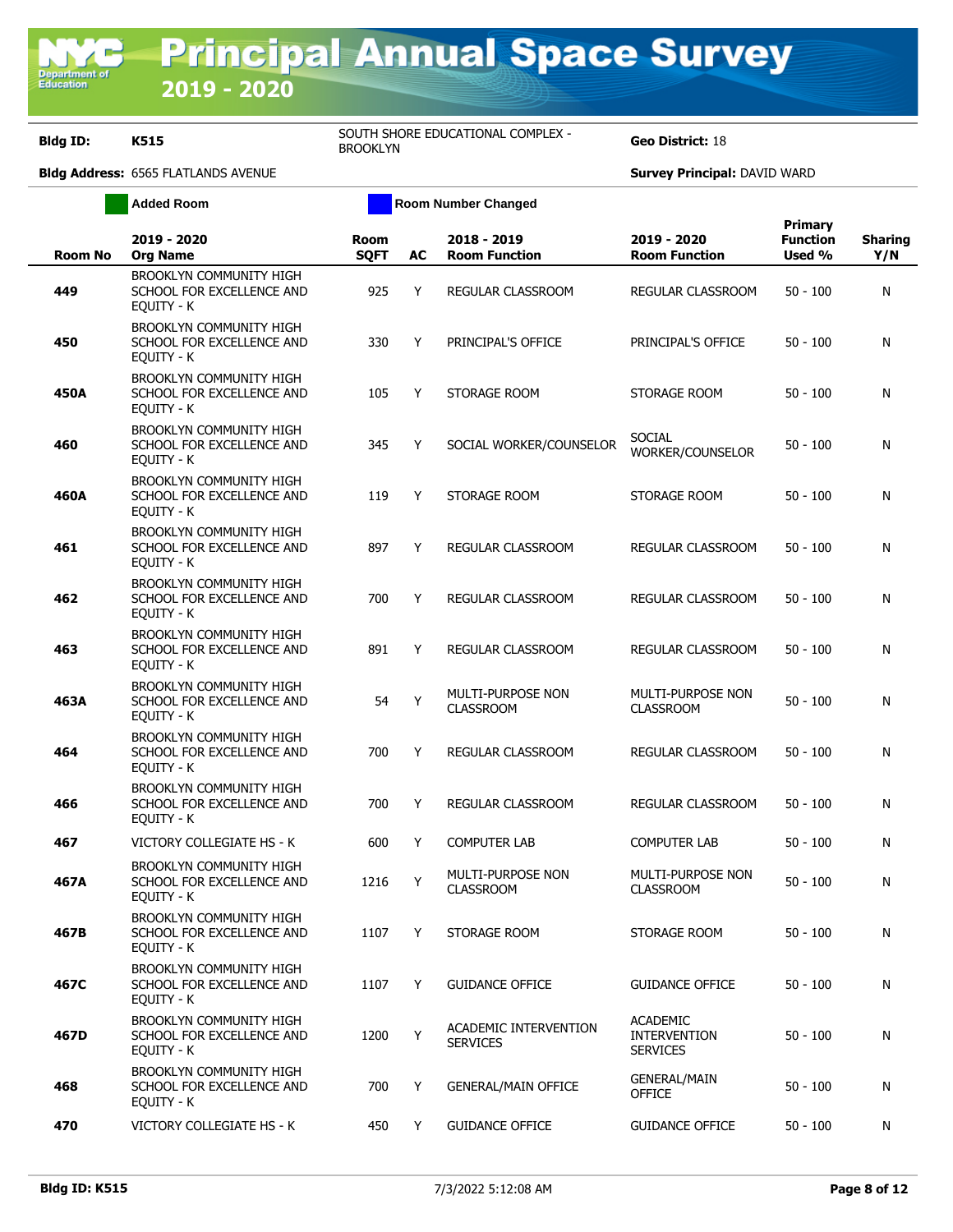**Bldg ID: K515** SOUTH SHORE EDUCATIONAL COMPLEX -

**Geo District: 18** 

| <b>Added Room</b> |                  |                                                                           |                            |    | <b>Room Number Changed</b>          |                                           |                                      |                       |  |  |
|-------------------|------------------|---------------------------------------------------------------------------|----------------------------|----|-------------------------------------|-------------------------------------------|--------------------------------------|-----------------------|--|--|
|                   | <b>Room No</b>   | 2019 - 2020<br><b>Org Name</b>                                            | <b>Room</b><br><b>SQFT</b> | AC | 2018 - 2019<br><b>Room Function</b> | 2019 - 2020<br><b>Room Function</b>       | Primary<br><b>Function</b><br>Used % | <b>Sharing</b><br>Y/N |  |  |
|                   | 477              | VICTORY COLLEGIATE HS - K                                                 | 720                        | Y  | <b>GENERAL/MAIN OFFICE</b>          | <b>GENERAL/MAIN</b><br><b>OFFICE</b>      | $50 - 100$                           | N                     |  |  |
|                   | 480              | VICTORY COLLEGIATE HS - K                                                 | 775                        | Y  | REGULAR CLASSROOM                   | REGULAR CLASSROOM                         | $50 - 100$                           | N                     |  |  |
|                   | <b>C100A</b>     | PATHWAYS TO GRADUATION -<br><b>CITYWIDE</b>                               | 625                        | Y  | <b>GENERAL BUILDING SUPPORT</b>     | <b>GENERAL BUILDING</b><br><b>SUPPORT</b> | $50 - 100$                           | N                     |  |  |
|                   | C <sub>102</sub> | <b>BROOKLYN THEATRE ARTS H.S. - K</b>                                     | 500                        | Y  | OTHER OFFICE                        | AP'S OFFICE                               | $50 - 100$                           | N                     |  |  |
|                   | C <sub>107</sub> | <b>BROOKLYN BRIDGE ACADEMY - K</b>                                        | 500                        | Y  | OTHER OFFICE                        | OTHER OFFICE                              | $50 - 100$                           | N                     |  |  |
|                   | C <sub>108</sub> | <b>BROOKLYN BRIDGE ACADEMY - K</b>                                        | 300                        | Y  | OTHER OFFICE                        | OTHER OFFICE                              | $50 - 100$                           | N                     |  |  |
|                   | C113             | PATHWAYS TO GRADUATION -<br><b>CITYWIDE</b>                               | 400                        | Υ  | STORAGE ROOM                        | STORAGE ROOM                              | $50 - 100$                           | N                     |  |  |
|                   | C137             | DOE ADMINISTRATIVE OFFICE -<br><b>BROOKLYN</b>                            | 4488                       | Y  | <b>GENERAL BUILDING SUPPORT</b>     | <b>GENERAL BUILDING</b><br><b>SUPPORT</b> | $50 - 100$                           | N                     |  |  |
|                   | C139             | DOE ADMINISTRATIVE OFFICE -<br><b>BROOKLYN</b>                            | 936                        | Y  | OTHER OFFICE                        | OTHER OFFICE                              | $50 - 100$                           | N                     |  |  |
|                   | C150             | SCHOOL BASED HEALTH CENTER -<br><b>BROOKLYN</b>                           | 560                        | Y  | NURSE/MEDICAL SUITE                 | NURSE/MEDICAL<br><b>SUITE</b>             | $50 - 100$                           | N                     |  |  |
|                   | C <sub>206</sub> | BROOKLYN BRIDGE ACADEMY - K                                               | 625                        | Y  | STORAGE ROOM                        | STORAGE ROOM                              | $50 - 100$                           | N                     |  |  |
|                   | 101              | BROOKLYN COMMUNITY HIGH<br>SCHOOL FOR EXCELLENCE AND<br>EQUITY - K        | 2020                       | Y  |                                     | <b>LIBRARY</b>                            |                                      | N                     |  |  |
|                   | <b>101A</b>      | BROOKLYN COMMUNITY HIGH<br>SCHOOL FOR EXCELLENCE AND<br>EQUITY - K        | 360                        | Y  |                                     | OTHER OFFICE                              |                                      | N                     |  |  |
|                   | 116              | BROOKLYN COMMUNITY HIGH<br>SCHOOL FOR EXCELLENCE AND<br>EQUITY - K        | 98                         | Y  |                                     | <b>GENERAL BUILDING</b><br><b>SUPPORT</b> |                                      | N                     |  |  |
|                   | 134              | SOUTH SHORE EDUCATIONAL<br><b>COMPLEX YABC</b>                            | 144                        | Y  |                                     | <b>KITCHEN</b>                            |                                      | N                     |  |  |
|                   | 137              | SOUTH SHORE EDUCATIONAL<br><b>COMPLEX YABC</b>                            | 1200                       | Y  |                                     | <b>TEACHER'S</b><br><b>CAFETERIA</b>      |                                      | N                     |  |  |
|                   | 149              | <b>BROOKLYN COMMUNITY HIGH</b><br>SCHOOL FOR EXCELLENCE AND<br>EQUITY - K | 2024                       | Y  |                                     | <b>RECORD ROOM</b>                        |                                      | N                     |  |  |
|                   | 150              | <b>BROOKLYN COMMUNITY HIGH</b><br>SCHOOL FOR EXCELLENCE AND<br>EQUITY - K | 3959                       | Y  |                                     | STUDENT CAFETERIA                         |                                      | N                     |  |  |
|                   | 156A             | BROOKLYN COMMUNITY HIGH<br>SCHOOL FOR EXCELLENCE AND<br>EQUITY - K        | 400                        | Y  |                                     | <b>GENERAL BUILDING</b><br><b>SUPPORT</b> |                                      | N                     |  |  |
|                   | 156B             | BROOKLYN COMMUNITY HIGH<br>SCHOOL FOR EXCELLENCE AND<br>EQUITY - K        | 400                        | Y  |                                     | <b>GENERAL BUILDING</b><br><b>SUPPORT</b> |                                      | N                     |  |  |
|                   | 166              | BROOKLYN COMMUNITY HIGH<br>SCHOOL FOR EXCELLENCE AND<br>EQUITY - K        | 1125                       | Y  |                                     | <b>SBST</b>                               |                                      | N                     |  |  |
|                   | 168              | <b>BROOKLYN COMMUNITY HIGH</b><br>SCHOOL FOR EXCELLENCE AND<br>EQUITY - K | 180                        | Y  |                                     | OTHER OFFICE                              |                                      | N                     |  |  |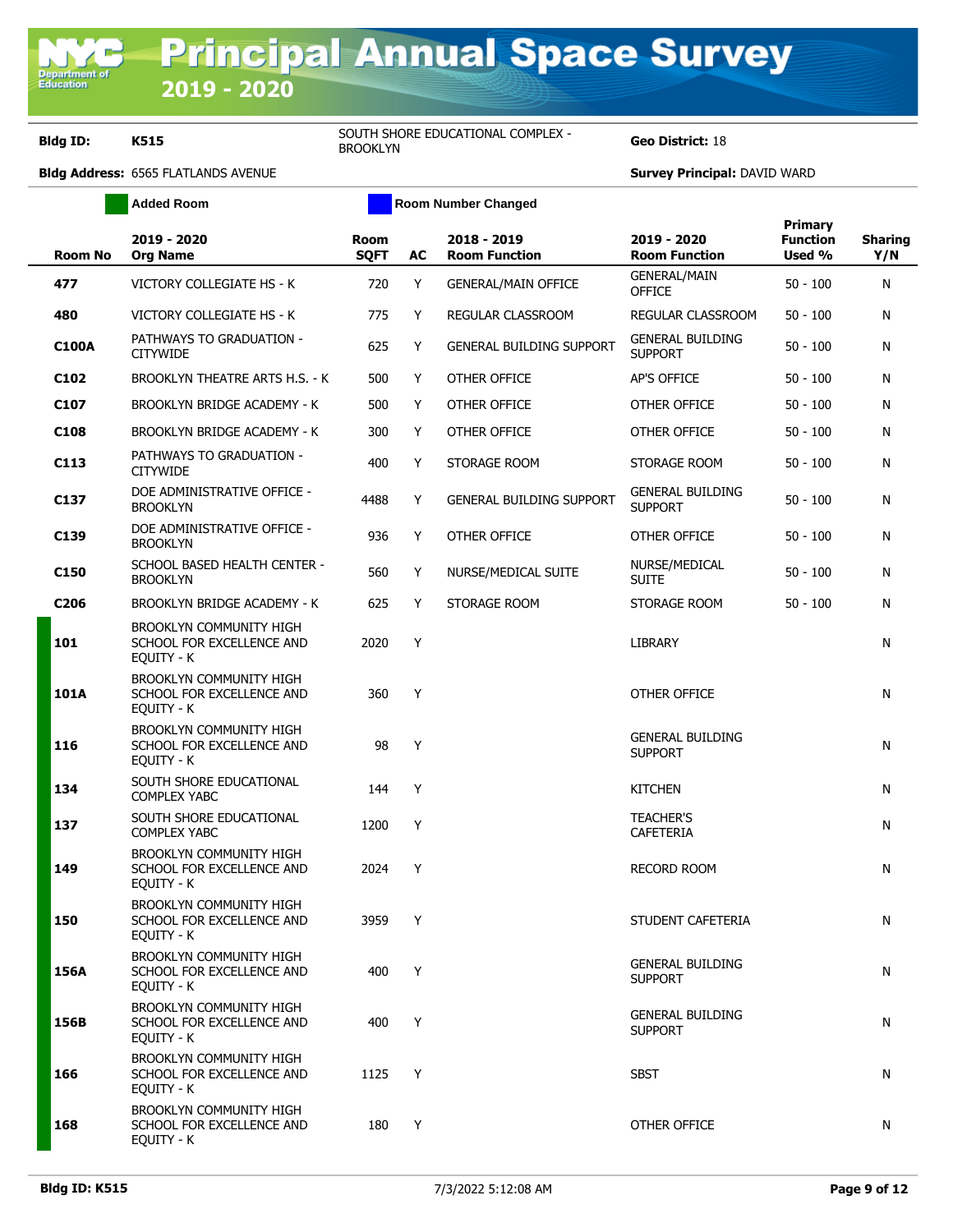**Bldg ID: K515** SOUTH SHORE EDUCATIONAL COMPLEX -

**Geo District: 18** 

|                  | <b>Added Room</b>                                                         |                     |           | <b>Room Number Changed</b>          |                                           |                                      |                       |
|------------------|---------------------------------------------------------------------------|---------------------|-----------|-------------------------------------|-------------------------------------------|--------------------------------------|-----------------------|
| <b>Room No</b>   | 2019 - 2020<br><b>Org Name</b>                                            | Room<br><b>SQFT</b> | <b>AC</b> | 2018 - 2019<br><b>Room Function</b> | 2019 - 2020<br><b>Room Function</b>       | Primary<br><b>Function</b><br>Used % | <b>Sharing</b><br>Y/N |
| 169A             | BROOKLYN COMMUNITY HIGH<br>SCHOOL FOR EXCELLENCE AND<br>EQUITY - K        | 2800                | Y         |                                     | <b>AUTOMOTIVE SHOP</b>                    |                                      | ${\sf N}$             |
| 169B             | BROOKLYN COMMUNITY HIGH<br>SCHOOL FOR EXCELLENCE AND<br>EQUITY - K        | 2720                | Y         |                                     | <b>AUTOMOTIVE SHOP</b>                    |                                      | N                     |
| 169C             | <b>BROOKLYN COMMUNITY HIGH</b><br>SCHOOL FOR EXCELLENCE AND<br>EQUITY - K | 1886                | Y         |                                     | <b>AUTOMOTIVE SHOP</b>                    |                                      | N                     |
| 172              | <b>BROOKLYN COMMUNITY HIGH</b><br>SCHOOL FOR EXCELLENCE AND<br>EQUITY - K | 806                 | Y         |                                     | OTHER OFFICE                              |                                      | N                     |
| 172A             | <b>BROOKLYN COMMUNITY HIGH</b><br>SCHOOL FOR EXCELLENCE AND<br>EQUITY - K | 130                 | Y         |                                     | <b>GENERAL BUILDING</b><br><b>SUPPORT</b> |                                      | ${\sf N}$             |
| 175              | <b>BROOKLYN COMMUNITY HIGH</b><br>SCHOOL FOR EXCELLENCE AND<br>EQUITY - K | 986                 | Y         |                                     | <b>GENERAL BUILDING</b><br><b>SUPPORT</b> |                                      | N                     |
| 177              | <b>BROOKLYN COMMUNITY HIGH</b><br>SCHOOL FOR EXCELLENCE AND<br>EQUITY - K | 494                 | Y         |                                     | <b>AP'S OFFICE</b>                        |                                      | N                     |
| 181              | <b>BROOKLYN COMMUNITY HIGH</b><br>SCHOOL FOR EXCELLENCE AND<br>EQUITY - K | 304                 | Y         |                                     | OTHER OFFICE                              |                                      | N                     |
| 183              | <b>BROOKLYN COMMUNITY HIGH</b><br>SCHOOL FOR EXCELLENCE AND<br>EQUITY - K | 308                 | Y         |                                     | <b>GENERAL/MAIN</b><br><b>OFFICE</b>      |                                      | ${\sf N}$             |
| 190              | <b>BROOKLYN COMMUNITY HIGH</b><br>SCHOOL FOR EXCELLENCE AND<br>EQUITY - K | 12444               | Y         |                                     | <b>AUDITORIUM</b>                         |                                      | N                     |
| 240              | <b>BROOKLYN THEATRE ARTS H.S. - K</b>                                     | 741                 | Y         |                                     | REGULAR CLASSROOM                         |                                      | N                     |
| 339              | SOUTH SHORE EDUCATIONAL<br><b>COMPLEX YABC</b>                            | 748                 | Y         |                                     | <b>AUXILIARY EXERCISE</b><br><b>ROOM</b>  |                                      | N                     |
| 361              | <b>BROOKLYN COMMUNITY HIGH</b><br>SCHOOL FOR EXCELLENCE AND<br>EQUITY - K | 1365                | Y         |                                     | <b>HOME ECONOMICS</b>                     |                                      | N                     |
| 475              | VICTORY COLLEGIATE HS - K                                                 | 140                 | Y         |                                     | <b>GENERAL BUILDING</b><br><b>SUPPORT</b> |                                      | N                     |
| 479              | VICTORY COLLEGIATE HS - K                                                 | 840                 | Y         |                                     | <b>GENERAL BUILDING</b><br><b>SUPPORT</b> |                                      | N                     |
| AUD_A            | SOUTH SHORE EDUCATIONAL<br><b>COMPLEX YABC</b>                            | 228                 | Y         |                                     | STORAGE ROOM                              |                                      | N                     |
| AUD_B            | SOUTH SHORE EDUCATIONAL<br><b>COMPLEX YABC</b>                            | 528                 | Y         |                                     | AUDITORIUM                                |                                      | N                     |
| C <sub>100</sub> | SOUTH SHORE EDUCATIONAL<br><b>COMPLEX YABC</b>                            | 500                 | Y         |                                     | OTHER OFFICE                              |                                      | N                     |
| C109             | BROOKLYN THEATRE ARTS H.S. - K                                            | 288                 | Y         |                                     | <b>COACH'S OFFICE</b>                     |                                      | N                     |
| C <sub>201</sub> | SOUTH SHORE EDUCATIONAL<br><b>COMPLEX YABC</b>                            | 10000               | Y         |                                     | <b>GYMNASIUM</b>                          |                                      | N                     |
| <b>C201A</b>     | SOUTH SHORE EDUCATIONAL<br><b>COMPLEX YABC</b>                            | 156                 | Y         |                                     | STORAGE ROOM                              |                                      | N                     |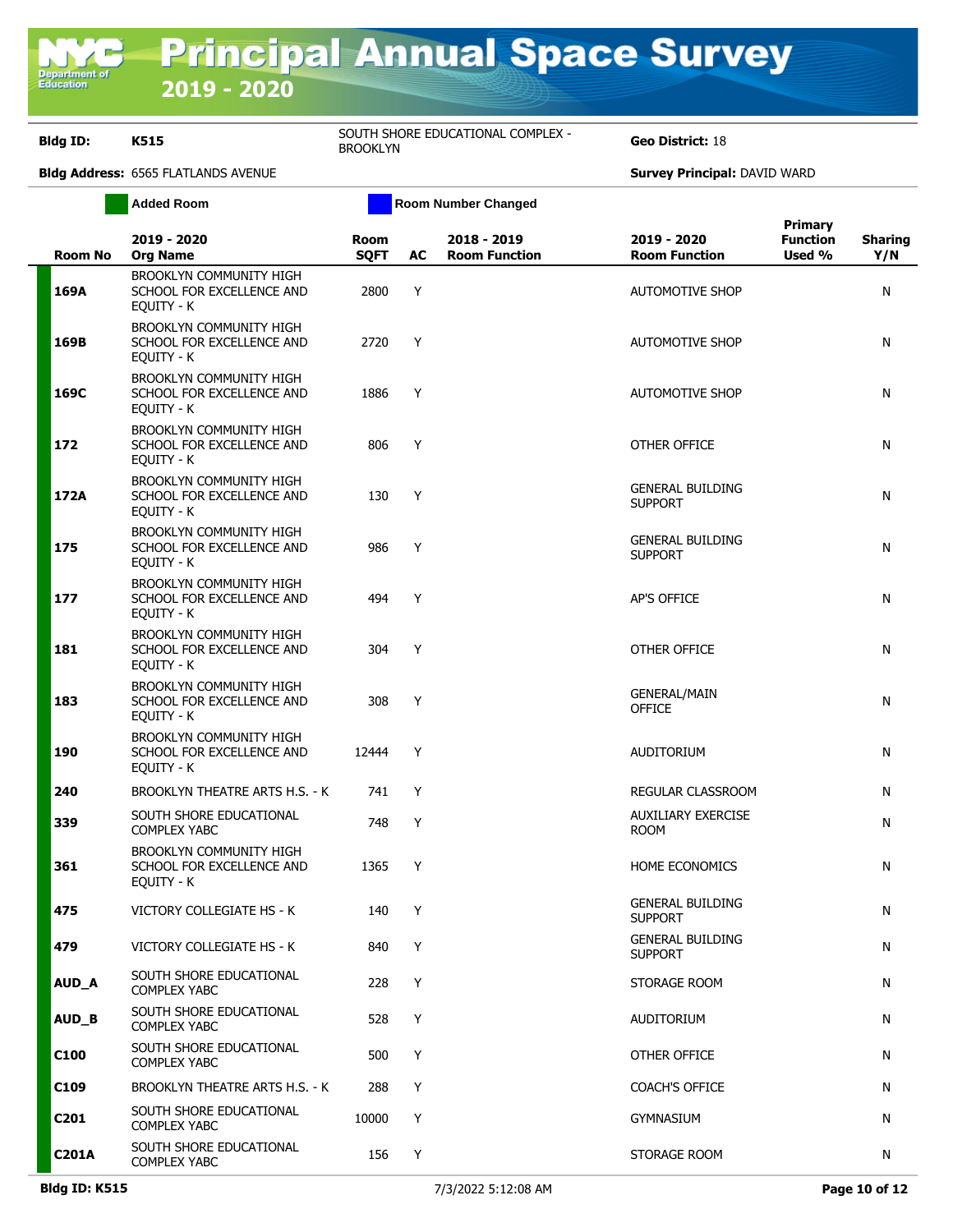**Geo District: 18** 

|                  | <b>Added Room</b>                                                                                                                                                                            |                            |    | <b>Room Number Changed</b>          |                                           |                                      |                       |
|------------------|----------------------------------------------------------------------------------------------------------------------------------------------------------------------------------------------|----------------------------|----|-------------------------------------|-------------------------------------------|--------------------------------------|-----------------------|
| <b>Room No</b>   | 2019 - 2020<br><b>Org Name</b>                                                                                                                                                               | <b>Room</b><br><b>SQFT</b> | AC | 2018 - 2019<br><b>Room Function</b> | 2019 - 2020<br><b>Room Function</b>       | Primary<br><b>Function</b><br>Used % | <b>Sharing</b><br>Y/N |
| <b>C201C</b>     | <b>BROOKLYN BRIDGE ACADEMY - K</b>                                                                                                                                                           | 88                         | Y  |                                     | <b>GENERAL BUILDING</b><br><b>SUPPORT</b> |                                      | N                     |
| C201D            | BROOKLYN BRIDGE ACADEMY - K                                                                                                                                                                  | 1634                       | Y  |                                     | <b>GENERAL BUILDING</b><br><b>SUPPORT</b> |                                      | N                     |
| <b>C201E</b>     | BROOKLYN BRIDGE ACADEMY - K                                                                                                                                                                  | 2135                       | Y  |                                     | <b>GENERAL BUILDING</b><br><b>SUPPORT</b> |                                      | N                     |
| C <sub>202</sub> | BROOKLYN BRIDGE ACADEMY - K                                                                                                                                                                  | 240                        | Y  |                                     | STORAGE ROOM                              |                                      | N                     |
| C <sub>203</sub> | BROOKLYN BRIDGE ACADEMY - K                                                                                                                                                                  | 300                        | Y  |                                     | STORAGE ROOM                              |                                      | N                     |
| C <sub>207</sub> | SOUTH SHORE EDUCATIONAL<br><b>COMPLEX YABC</b>                                                                                                                                               | 10000                      | Y  |                                     | <b>GYMNASIUM</b>                          |                                      | N                     |
| <b>C207A</b>     | <b>BROOKLYN BRIDGE ACADEMY - K</b>                                                                                                                                                           | 304                        | Y  |                                     | STORAGE ROOM                              |                                      | N                     |
|                  | How many hallway bathrooms for students are there in your building?                                                                                                                          |                            |    |                                     |                                           | 12                                   |                       |
|                  | Are any of the student bathrooms being shared by multiple schools?                                                                                                                           |                            |    |                                     |                                           | Y                                    |                       |
|                  | Are all the student bathrooms open throughout the day?                                                                                                                                       |                            |    |                                     |                                           | Y                                    |                       |
|                  | Please identify the number of non-instructional spaces, not reported above, being used for<br>instructional purposes, academic intervention services, or therapeutic or counseling services: |                            |    |                                     |                                           | 0                                    |                       |
|                  | Are any of those non-instructional spaces being shared?                                                                                                                                      |                            |    |                                     |                                           | N                                    |                       |